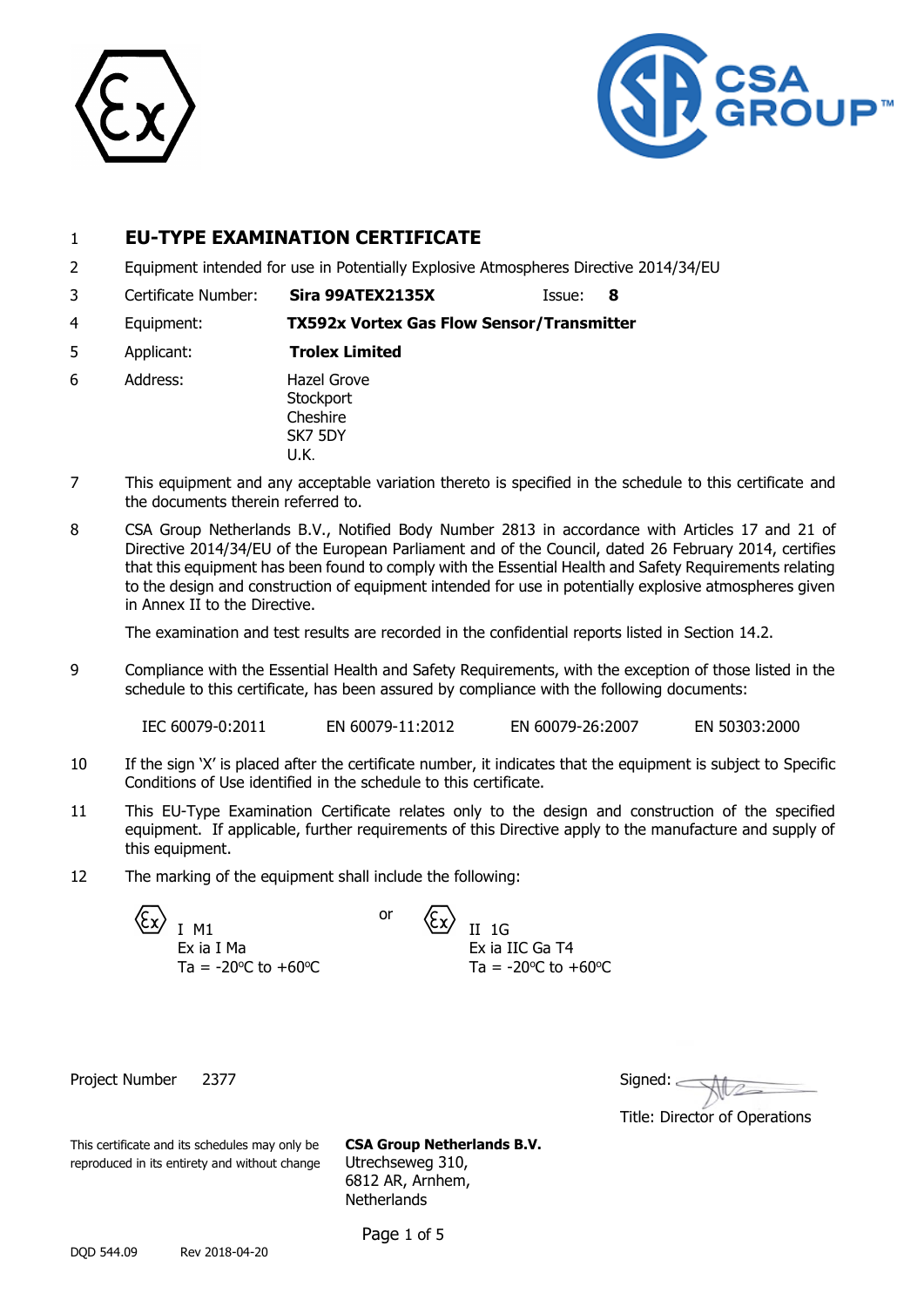



### **EU-TYPE EXAMINATION CERTIFICATE Sira 99ATEX2135X**

**Issue 8**

### 13 **DESCRIPTION OF EQUIPMENT**

The TX592x-Series Vortex Gas Flow Sensor/Transmitters comprise three PCBs housed in an anti-static plastic enclosure. A polycarbonate window is fitted to allow viewing of the liquid crystal display. The Vortex Gas Flow Sensor, which projects from the enclosure or is mounted remotely via a flying lead, comprises a single PCB in a stainless steel cylindrical case.

There are three types of Sensor/Transmitters:

TX5921: rear-projecting sensor TX5922: side-projecting sensor TX5923: remote sensor

Each of these types may be manufactured in one of four versions:

Group I: 4 to 20 mA version Group I: 0.4 to 2 V version Group I: 5 to 15 Hz version Group II: 4 to 20 mA version

The supply to the equipment is via terminals T3 and T4. The equipment is designed to detect the rate of gas flow by creating a stream of vortices, through which an ultrasonic beam is passed. The received signal, which is modulated by the vortex stream, is then converted into an output at terminals T1 and T2.

The TX5921/2/3 have the following safety descriptions:

| <b>Version</b>                                                            | T3/T4 (supply)           | T1/T2 (signal out)[See notes 1-3] |  |  |
|---------------------------------------------------------------------------|--------------------------|-----------------------------------|--|--|
| Group I:                                                                  | $Ui = 16.5 V;$           | $U_i = 16.5 V$                    |  |  |
| 4 - 20 mA version                                                         | $Ci = 4 nF$ ; $Li = 0$   | $Pi = 1.72 W$                     |  |  |
|                                                                           |                          | $Ci = 15 nF$ ; $Li = 0$ .         |  |  |
|                                                                           |                          | $Uo = 16.5 V; Io = 220 mA$        |  |  |
|                                                                           |                          | $Po = 0.91 W$                     |  |  |
|                                                                           |                          | $Co = 11.9 \mu F$ ; Lo = 2.6 mH.  |  |  |
| Group I:                                                                  | $Ui = 16.5 V;$           | $U_i = 16.5 V$                    |  |  |
| $0.4 - 2$ V version                                                       | $Ci = 4 nF$ ; $Li = 0$   | $Pi = 1.72 W$                     |  |  |
|                                                                           |                          | $Ci = 15 nF$ ; Li = 0             |  |  |
|                                                                           |                          | $Uo = 16.5 V$ ; Io = 41 mA        |  |  |
|                                                                           |                          | $Po = 0.17 W$                     |  |  |
|                                                                           |                          | $Co = 11.9 \mu F$ ; Lo = 2.6 mH   |  |  |
| Group I:                                                                  | $Ui = 16.5 V;$           | $Ui = 16.5 V$                     |  |  |
| 5-15 Hz version                                                           | $Ci = 4 nF; Li = 0$      | $Pi = 1.72 W$                     |  |  |
|                                                                           |                          | $Ci = 0; Li = 0$                  |  |  |
|                                                                           |                          | $U0 = 0$                          |  |  |
| <b>Version</b><br>T1/T2/T3/T4 (total inputs to 'supply' and 'signal out') |                          |                                   |  |  |
| Group II                                                                  | $Ui = 28 V; Ii = 120 mA$ |                                   |  |  |
| 4 - 20 mA version:                                                        | $Pi = 0.84 W$            |                                   |  |  |
|                                                                           |                          |                                   |  |  |
|                                                                           | $Ci = 18.3$ nF; $Li = 0$ |                                   |  |  |

This certificate and its schedules may only be reproduced in its entirety and without change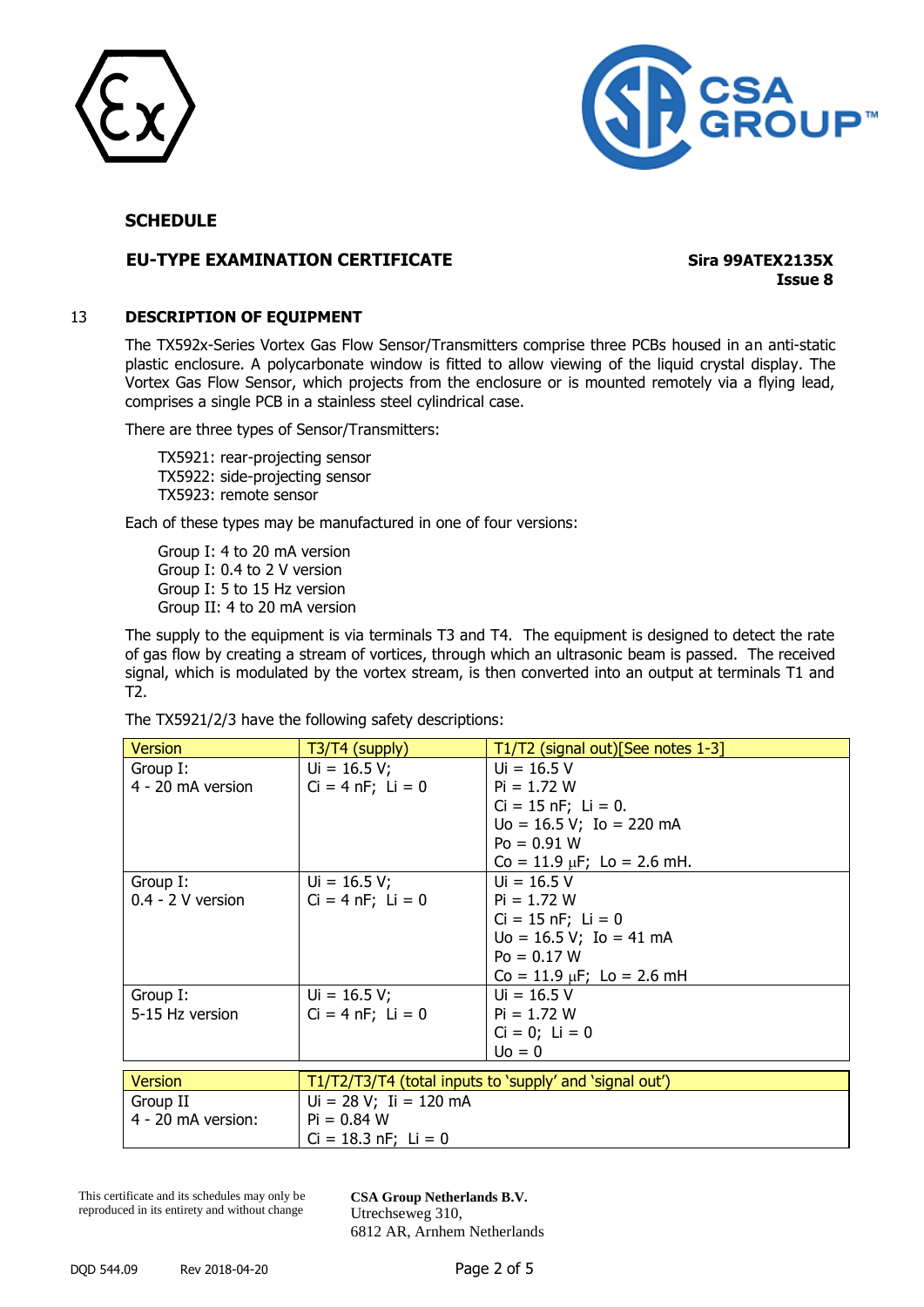



### **EU-TYPE EXAMINATION CERTIFICATE Sira 99ATEX2135X**

**Issue 8**

**Note 1:** In some applications, T1 and T2 are inputs, in which case these output parameters are not relevant.

**Note 2:** For Group I builds, the connections to terminals T1/T2 and T3/T4 shall be from the same power supply. The user should note that the power to terminals T1/T2 must be limited to 1.72 W via a supply with a minimum source resistance of 40  $\Omega$ . There is no specific power limitation to terminals T3/T4, so terminals T1/T2 and T3/T4 should be regarded as separate intrinsically safe circuits.

Note 3: The user should refer to the parameters of the equipment connected to terminals T1/T2 and compare these to the parameters listed in the table. The more onerous set of parameters should be used.

**Note 4:** Terminals T5, T6 and T8 are connections to the Vortex Head which may be integral with the main part of the apparatus (TX5921 and TX5922) or connected by a cable not exceeding 10 m in length (TX5923). T7 is not connected.

The equipment has not been assessed as a 'safety device' as referenced in Directive 94/9/EC, Annex II, clause 1.5.

### **TX-592x-Series Vortex Sensing Head**

The TX592x Vortex Gas Flow Sensor Remote Head is a stand-alone item of apparatus designed to be powered from a suitable barrier or isolator, or alternatively via a sensor/transmitter. The Vortex Head comprises a single PCB in a stainless steel cylindrical case. The apparatus is designed to detect the rate of gas flow by creating a stream of vortices, through which an ultrasonic beam is passed. The received signal is modulated by the vortex stream.

There are two types of Sensing Heads:

- 1 TX5924: hand-held
- 2 TX5925: fixed-mount

Both of these types are manufactured for Group I and Group II applications. The construction of the Group I and Group II versions is identical. The Vortex Head has the following safety description:

| Group I (total of supply plus signal) | Group II (total of supply plus signal) |
|---------------------------------------|----------------------------------------|
| $Ui = 16.5 V$                         | Ui = 30 V                              |
| $I = 390 \text{ mA}$                  | Ii = 390 mA                            |
| $Pi = 1.61 W$                         | $Pi = 1.2 W$                           |
| $Ci = 0$                              | $Ci = 0$                               |
| $ $ Li = 15 $\mu$ H                   | $Li = 15 \mu H$                        |

The equipment has not been assessed as a 'safety device' as referenced in Directive 94/9/EC, Annex II, clause 1.5.

**Variation 1** - This variation introduced the following changes:

i. The use of pad printing was recognised as an alternative method of marking.

**Variation 2** - This variation introduced the following changes:

i. A potentiometer was added to the sensor head circuit.

**Variation 3** - This variation introduced the following changes:

This certificate and its schedules may only be reproduced in its entirety and without change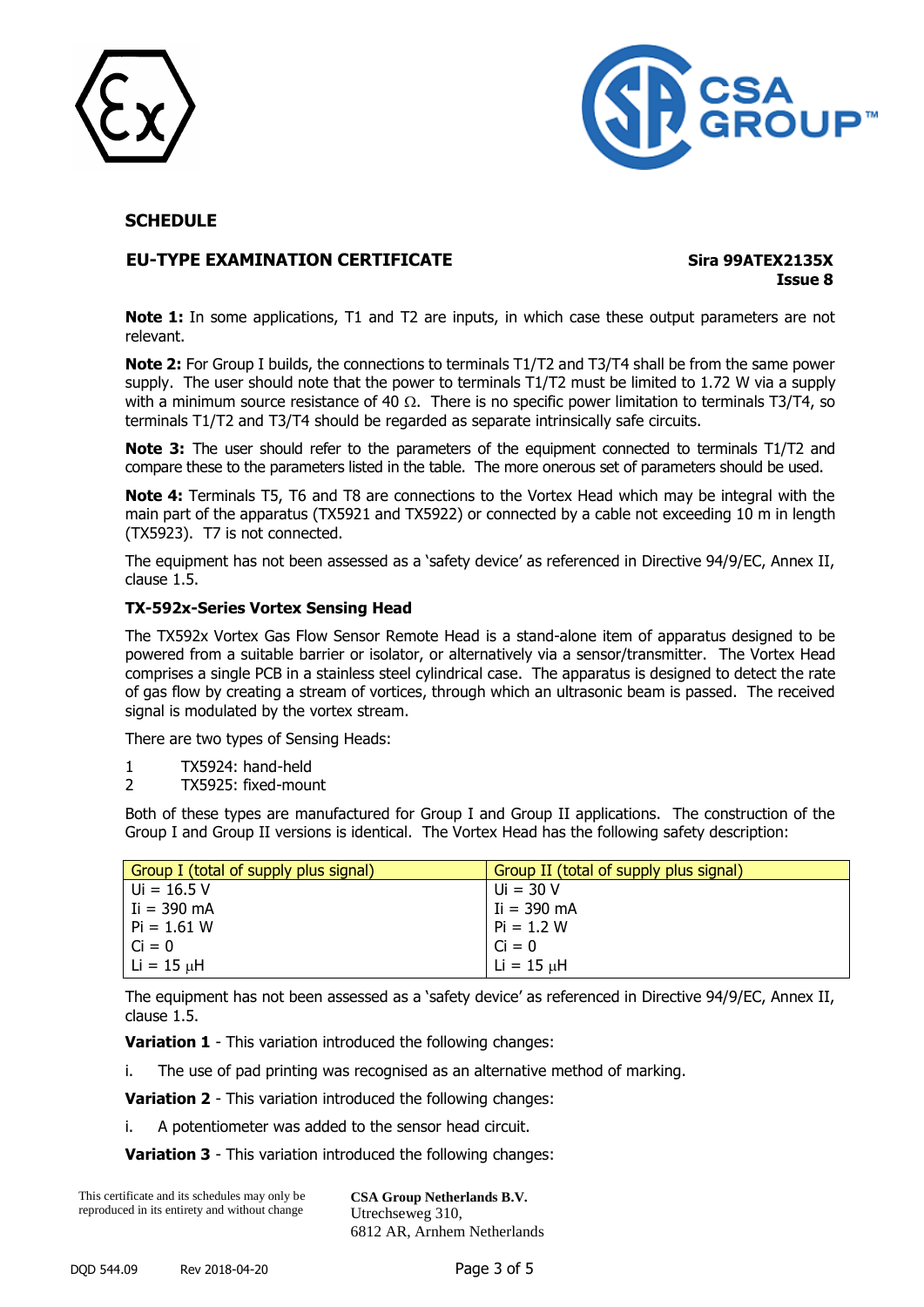



### **EU-TYPE EXAMINATION CERTIFICATE Sira 99ATEX2135X**

**Issue 8**

i. The value of C26 was reased from 2.64 nF to 12 nF.

**Variation 4** - This variation introduced the following changes:

i. The use of 'Faradex' stainless steel filled nylon 6 as an alternative anti-static enclosure material.

**Variation 5** - This variation introduced the following changes:

i. To permit the value of C26 in the 4-20 mA Group I build to be reased from 2.64nF to 12 nF.

**Variation 6** - This variation introduced the following changes:

i. The mechanical design of the head was varied as required.

**Variation 7** - This variation introduced the following changes:

- i. To recognise that the equipment complies with IEC 60079-0:2011, EN 60079-11:2012, EN 60079- 26:2007 & EN 50303:2000. The list of standards is updated accordingly.
- ii. The addition of an alternative plastic enclosure material with anti-static properties.
- iii. The deletion of the z alloy enclosure option.
- iv. The marking details are now laser-etched on a stainless steel label and is attached to the front face of the apparatus.
- v. The use of Bedford opto-isolator Type OPI1264D approved under BAS 01ATEX1278U/4 coded Ex ia IIC Ga as a replacement to that approved under BAS Ex 89C2096U/2 coded EEx ia IIC.
- vi. The use of Littelfuse fuse 259 approved under Baseefa02ATEX0071U –Issue 3 coded Ex as a replacement to that approved under BAS Ex 832302U.
- vii. As a result of the modifications the Product Description, Conditions of Certification, Special Conditions for Safe Use and Marking were amended.

### 14 **DESCRIPTIVE DOCUMENTS**

### 14.1 **Drawings**

Refer to Certificate Annexe.

### 14.2 **Associated Sira Reports and Certificate History**

| <b>Issue</b>   | Date              | Report no. | <b>Comment</b>                                            |
|----------------|-------------------|------------|-----------------------------------------------------------|
| 0              | 19 April 2000     | R52X6307A  | The release of the prime certificate.                     |
|                | 16 November 2000  | 52V6965    | The introduction of Variation 1.                          |
| $\overline{2}$ | 20 February 2002  | R52A8653A  | The introduction of Variation 2.                          |
| 3              | 17 September 2002 | 52V9493    | The introduction of Variation 3.                          |
| $\overline{4}$ | 24 March 2003     | R52A9400A  | The introduction of Variation 4.                          |
| 5              | 14 May 2003       | 52V10187   | The introduction of Variation 5.                          |
| 6              | 3 May 2006        | R52V14453A | The introduction of Variation 6.                          |
| 7              | 22 March 2012     | R26573A/00 | This Issue covers the following changes:                  |
|                |                   |            | All previously issued certification was rationalised into |
|                |                   |            | a single certificate, Issue 7, Issues 0 to 6 referenced   |
|                |                   |            | above are only intended to reflect the history of the     |
|                |                   |            | previous certification and have not been issued as        |
|                |                   |            | documents in this format.                                 |
|                |                   |            | The introduction of Variation 7.                          |

This certificate and its schedules may only be reproduced in its entirety and without change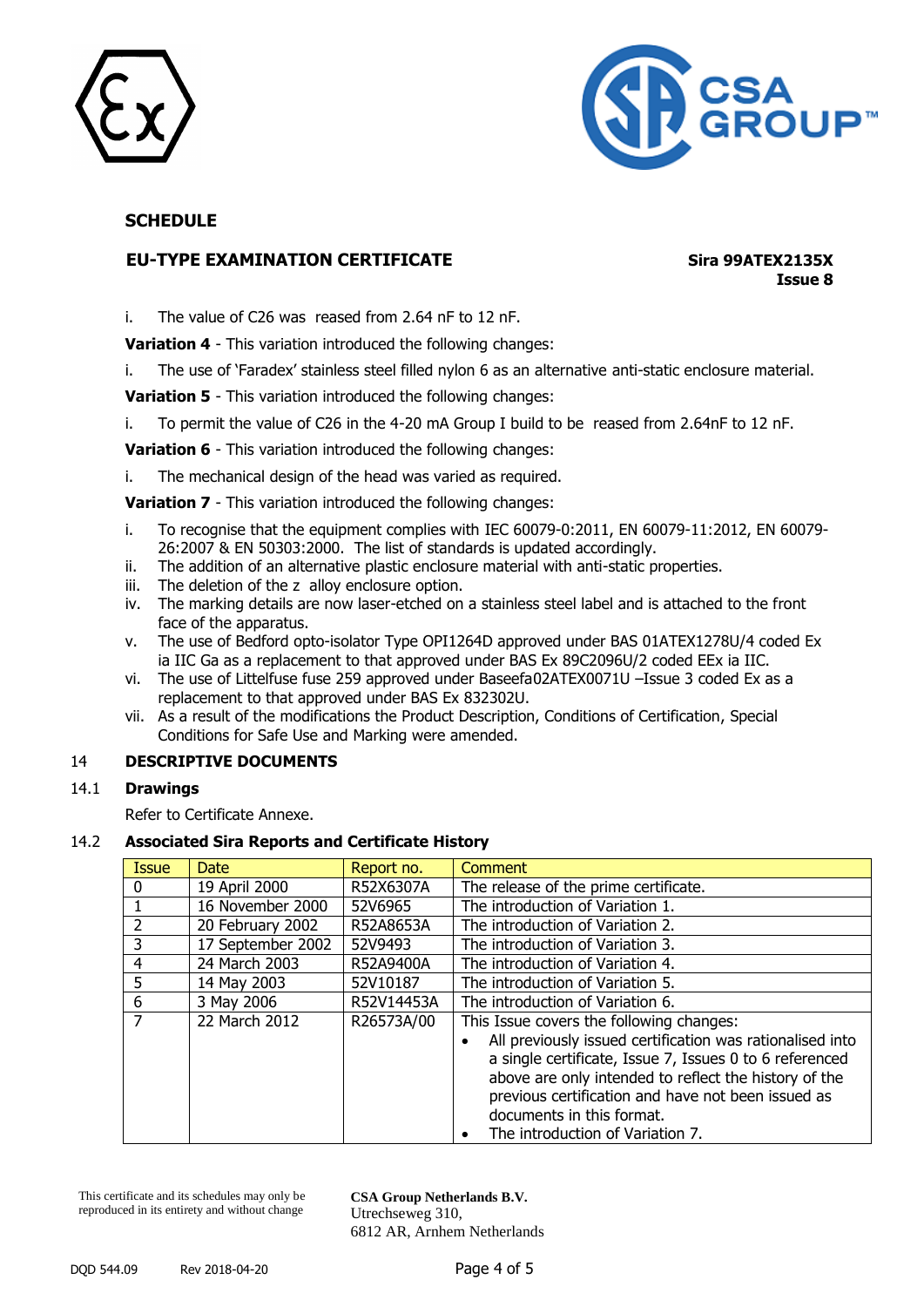



### **EU-TYPE EXAMINATION CERTIFICATE Sira 99ATEX2135X**

# **Issue 8**

| <b>Issue</b> | Date              | Report no. | <b>Comment</b>                                                                                                                                                                                                                                                                                                                                                                                                                                                                                                                                                                                                                                                                                                       |
|--------------|-------------------|------------|----------------------------------------------------------------------------------------------------------------------------------------------------------------------------------------------------------------------------------------------------------------------------------------------------------------------------------------------------------------------------------------------------------------------------------------------------------------------------------------------------------------------------------------------------------------------------------------------------------------------------------------------------------------------------------------------------------------------|
| 8            | 31st October 2019 | 2377       | Transfer of certificate Sira 99ATEX2135X from Sira<br>Certification Service to CSA Group Netherlands B.V<br>EC Type-Examination Certificate in accordance with<br>94/9/EC updated to EU Type-Examination Certificate<br>in accordance with Directive 2014/34/EU. (In accordance<br>with Article 41 of Directive 2014/34/EU, EC Type-Examination<br>Certificates referring to 94/9/EC that were in existence prior to the<br>date of application of 2014/34/EU (20 April 2016) may be<br>referenced as if they were issued in accordance with Directive<br>2014/34/EU. Variations to such EC Type-Examination Certificates<br>may continue to bear the original certificate number issued prior to<br>20 April 2016,) |

- 15 **SPECIAL CONDITIONS FOR SAFE USE** (denoted by X after the certificate number)
- 15.1 The only sensor that may be used with the TX5923 (remote sensor head version) is that supplied by Trolex. The maximum length of cable allowed is 10 m.
- 15.2 The plastic enclosure and the polycarbonate window are non-conducting and may generate an ignitioncapable level of static under certain extreme conditions. The user should ensure that the equipment is not installed in a location where it may be subjected to external conditions (such as high-pressure steam) which might cause a build-up of static on non-conducting surfaces. Additionally, cleaning of the equipment should be done only with a damp cloth.

### 16 **ESSENTIAL HEALTH AND SAFETY REQUIREMENTS OF ANNEX II** (EHSRs)

The relevant EHSRs that are not addressed by the standards listed in this certificate have been identified and individually assessed in the reports listed in Section 14.2.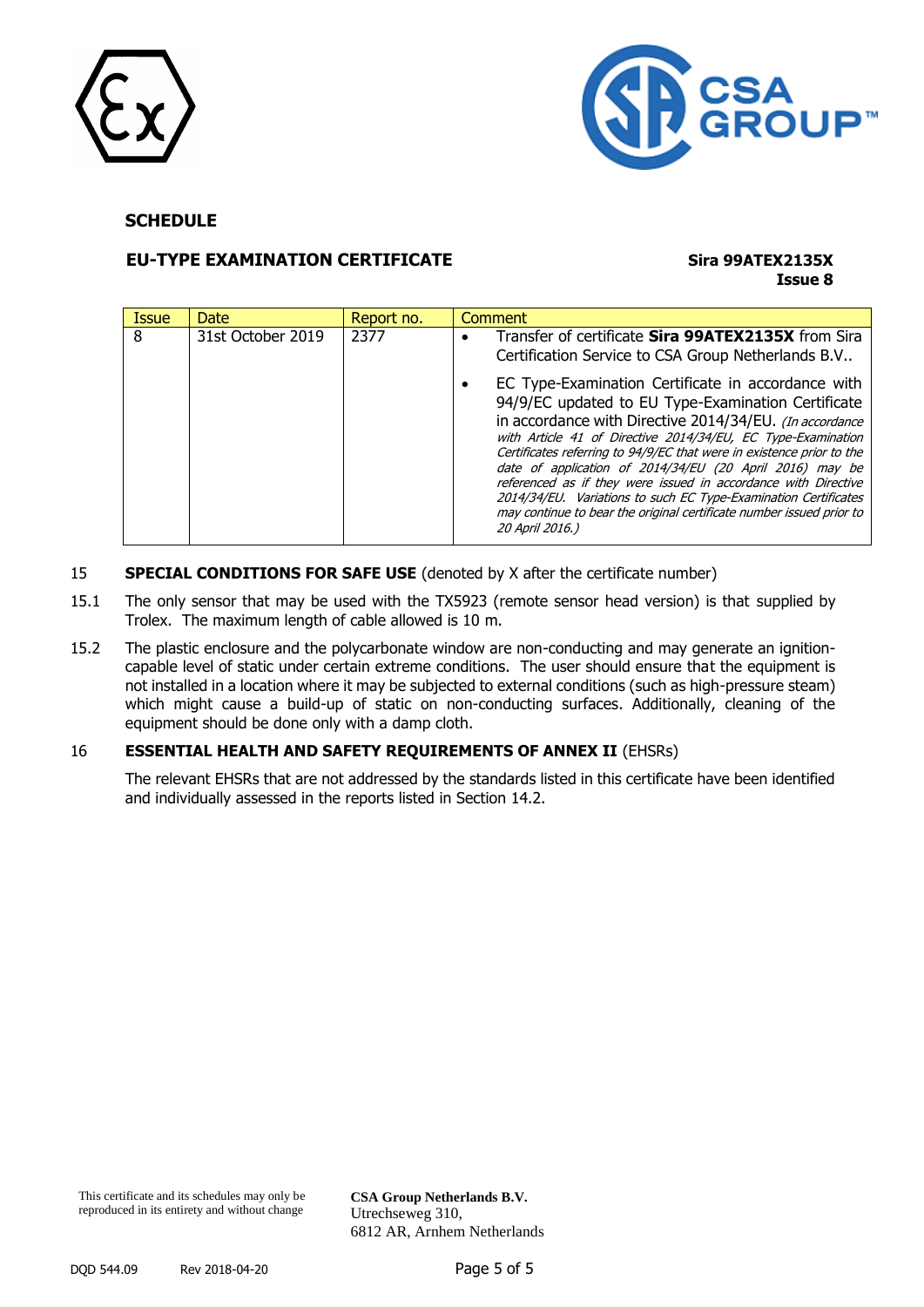# **Certificate Annexe**



| <b>Certificate Number:</b> | Sira 99ATEX2135X                                 |
|----------------------------|--------------------------------------------------|
| Equipment:                 | <b>TX592x Vortex Gas Flow Sensor/Transformer</b> |
| <b>Applicant:</b>          | <b>Trolex Limited</b>                            |

### **Issue 0**

| <b>Drawing</b> | <b>Sheets</b> | Rev. | Date      | <b>Description</b>                    |
|----------------|---------------|------|-----------|---------------------------------------|
| P5430.01       | $1$ of $1$    | A    | 03 Nov 97 | Control PCB Certified Circuit Diagram |
| P5430.04       | $1$ of $1$    | A    | 22 Jan 98 | Output PCB                            |
| P5431.01       | $1$ of $1$    | B    | 05 Apr 00 | Output PCB Certified Circuit Diagram  |
| P5431.02       | $1$ of $1$    | B    | 15 Mar 00 | General Arrangement                   |
| P5431.03       | $1$ of $4$    | C    | 05 Apr 00 | Top side component map                |
| P5431.03       | $2$ of 4      |      | 05 Apr 00 | Top Side Tracking                     |
| P5431.03       | 3 of 4        |      | 05 Apr 00 | <b>Bottom Side Tracking</b>           |
| P5431.03       | 4 of 4        | C    | 05 Apr 00 | Bottom side component map             |
| P5431.37       | $1$ of $1$    | C    | 05 Apr 00 | Head PCB Certified Circuit Diagram    |
| P5431.42       | $1$ of $1$    | A    | 16 Jan 98 | Certified Block Diagram               |
| P5431.88       | $1$ of $1$    | A    | 22 Mar 00 | Certification Label                   |
| P9000.100      | $1$ of $1$    | B    | 06 Apr 00 | Alternative Housing Arrangement       |

### **Issue 1**

| -<br>. .         | $\sim$<br>$-00++$<br><b>Since</b> | ום ל<br>75 V I | .<br>pucc | TULIUIT<br>and the state of the state                    |
|------------------|-----------------------------------|----------------|-----------|----------------------------------------------------------|
| 10C<br>D۵<br>nnr | . nt                              | ∼              | 00<br>Jur | A 14<br>angement<br>enative<br>ousinc<br>−™<br>на<br>AIU |

### **Issue 2**

| <b>Drawing</b> | <b>Sheets</b>     | Rev. | Date <sup>1</sup> | <b>Description</b>   |
|----------------|-------------------|------|-------------------|----------------------|
| P5431.37       | ' of 1            |      | 28 Jan 02         | Schematic – head PCB |
| P5431.03       | 1 of 1            |      | 28 Jan 02         | Artwork – head PCB   |
| P5431.02       | $^{\circ}$ of $1$ | ֊    | 19 Dec 00         | General Arrangement  |

### **Issue 3**

|              | <b>Sheets</b> | Rev. | Date                             | Description                                                        |
|--------------|---------------|------|----------------------------------|--------------------------------------------------------------------|
| DЕ<br>171.UT | 0t            | ∼    | $\sim$<br>04 S<br>ser<br>∪∠<br>◡ | $\cdots$<br>Diagram<br>റല<br>Circuit<br>Jutput<br>tified<br>$\sim$ |

### **Issue 4**

| -<br>$\cdots$<br>IWINC                   | $\sim$<br>$\rightarrow$ neetr<br>- הכפר | Rev. | Date                      | Descr<br>™ IDUO⊾                              |
|------------------------------------------|-----------------------------------------|------|---------------------------|-----------------------------------------------|
| $\sim$<br>DБ<br>ـ ـ ـ ـ ـ ـ ـ ـ ـ ـ<br>∽ | ot<br>÷                                 |      | $\sim$<br>06<br>-^ K<br>ັ | angement<br>$\sim$<br>ue<br>чe<br>:ı aı<br>aı |

### **Issue 5**

| -<br>$\overline{\phantom{a}}$<br><b>FINITIC</b> | $\sim$<br><b>Sheets</b> | Rev. | Jate           | Description                                                                  |
|-------------------------------------------------|-------------------------|------|----------------|------------------------------------------------------------------------------|
| DE.<br>1. U J. L                                | 0t<br>. .               | ∽    | 04<br>Mai<br>◡ | $\cdots$<br>∽د.<br>$\sim$<br>Diagram<br><br>Circuit<br>Certified<br>Jutbur 1 |

This certificate and its schedules may only be **CSA Group Netherlands B.V.** reproduced in its entirety and without change Utrechseweg 310,

6812 AR, Arnhem, **Netherlands**